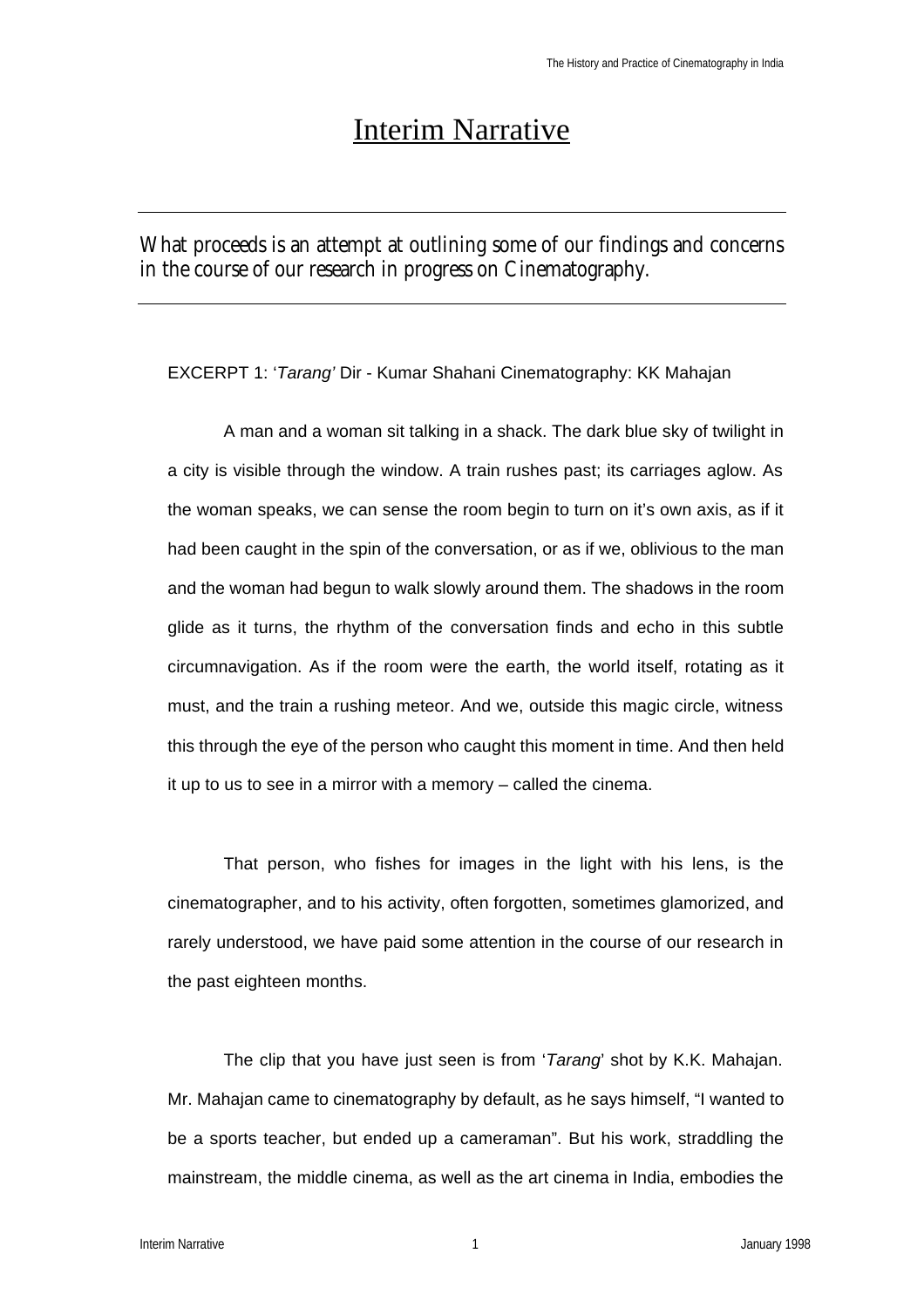challenges that the cinematographer has faced in India – the largest producer of films in the world. A paucity of resources, little or no understanding of the potential of cinematography on the part of those who put money into film making, scarce recognition, and the suffocating absence of a critical reflection on camerawork. Despite these odds, cameramen have persisted in being engaged to the creation of a world of images, almost out of nothing, on film. Our research project on the 'History and Practice of Cinematography in India' aims to uncover this legacy of a *sadhana* of the image, and to present the testimonies of those who have practiced it.

In the next half an hour or so we would like to offer you an overview of some of the many fruitful encounters with cameramen we have had, and also share a few as yet tentative formulations and ideas that have emerged in the course of our work. We wish that we had more images than words to communicate with you, but we must make do with the paucity of visual evidence, that has at times haunted our research, and at the same time made it much more challenging than we had expected it to have been.

The presentation will consist of two related parts. First we will sketch out to you some of the broader questions and ideas that we have been working with, and give you an idea of how we have gone about our work. And subsequently, we would like to make more specific observations about the evolution of cinematography, through a more detailed engagement with the work of certain key cameramen whom we have interviewed.

#### **SECTION I**

Let us take a look here at a clip from a film shot by Dilip Gupta, and directed by Bimal Roy. *"Madhumati"* (1958). Both Dilip Gupta and Bimal Roy are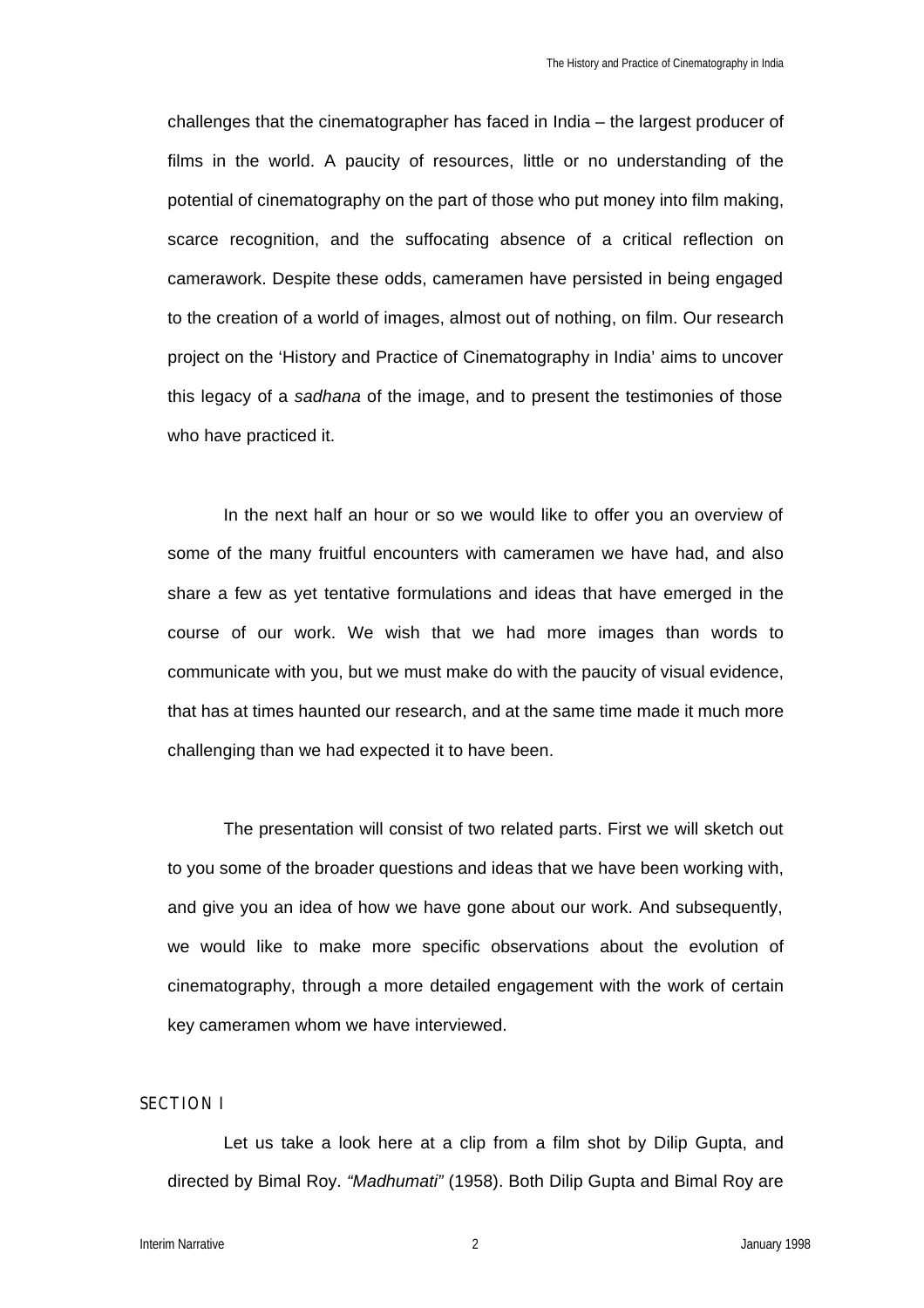key figures in any history of cinematography. Bimal Roy began his career as a cameraman in New Theatres, Calcutta in the 30's, before becoming a successful film director and producer in Bombay cinema, and we will have occasion to refer to his early work as cameraman a little later. Dilip Gupta, whom we interviewed last year, embodies cinema history as he is one of the few surviving witnesses who made the transition as a cameraman from the early silent cinema to the talkies.

Description of the *Madhumati* sequence: Observe how the cameraman plays with our expectations of visibility. He shrouds almost the entire scene in darkness, and he moves through this darkness with only a patch of light from a lantern as his guide. This decision is clearly taken to underscore a narrative point about characters being concealed and then revealing themselves, of suspense, surprise and discovery. It underscores the building up of atmosphere, and the proportion of volumes of light and darkness act like the relation between sound and silence in a piece of music. He doesn't keep the camera still, but moves it through the space, and so he makes us move with it. Throughout this moment in the film, and at all moments in any film, one can trace a series of decisions being taken. Decisions about camera placement, about the lensing, about how the set can best be utilised as a canvas for the camera, about how much light to let into the lens, (in other words the aperture setting of the lens) and about how much light on the set will give us the impression of the correct amount of darkness and still register as an image on the film in the camera. Decisions are taken about which kind of film stock will be used, and how to use its properties most expressively. Decisions are taken about how it will be graded in the lab. Finally there are decisions about what to do with the actors, whether to take the risk of letting them play with shadows, or to constantly keep the light on them as per convention.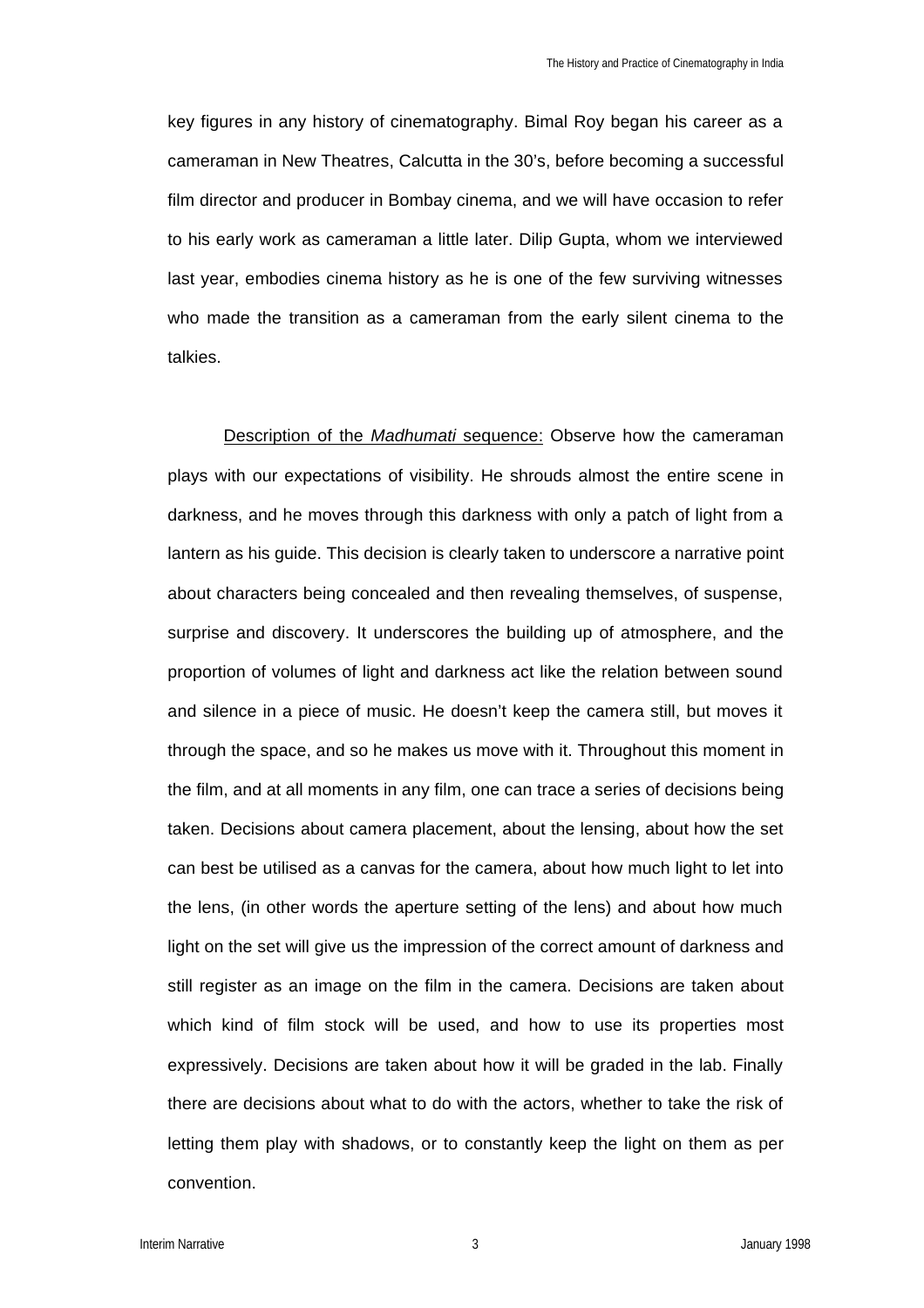You can see that the cinematographer breaks up his decisions about light along three parameters. He has to consider the origin of the light, i.e. to simulate a **source** or sources, to justify the illumination in the scene. In this case, the cameraman has taken (in the context of his time) the bold step of determining that the only source of light in the scene is the lamp carried by the actor. Dilip Gupta told us how he rigged up the actor for the shot by passing the wire for the lantern-lamp through the sleeve in his kurta.

Then he has to consider the **brightness** of the image in itself, in other words, how does he create grades of darkness and light, do the masses of darkness represent shades, or are they solid blacks? This gives him the basic palette of shades, which he can distribute, in varying proportions in the frame. And since he is dealing with a moving image, how do these shades of darkness or relative illumination interact as the image moves, or as a character moves within the frame.

Finally, he has to determine what **quality** of light he wants to work with, whether it should be soft, with barely defined shadows, diffused, filtered or should it be strong and harsh, with sharp shadows.

However, in order to examine the work of the cameraman we also have to understand how much in terms of the resources is left open to the cinematographer. Is there always tension on the sets, because the producer thinks that he is using up too much shooting time, or asking for too many lights? The material considerations of filmmaking and the relationships of work are as important as the creative choices that the cinematographer takes as an artist. In fact the creative choices are meaningless in terms of analysis if they are not seen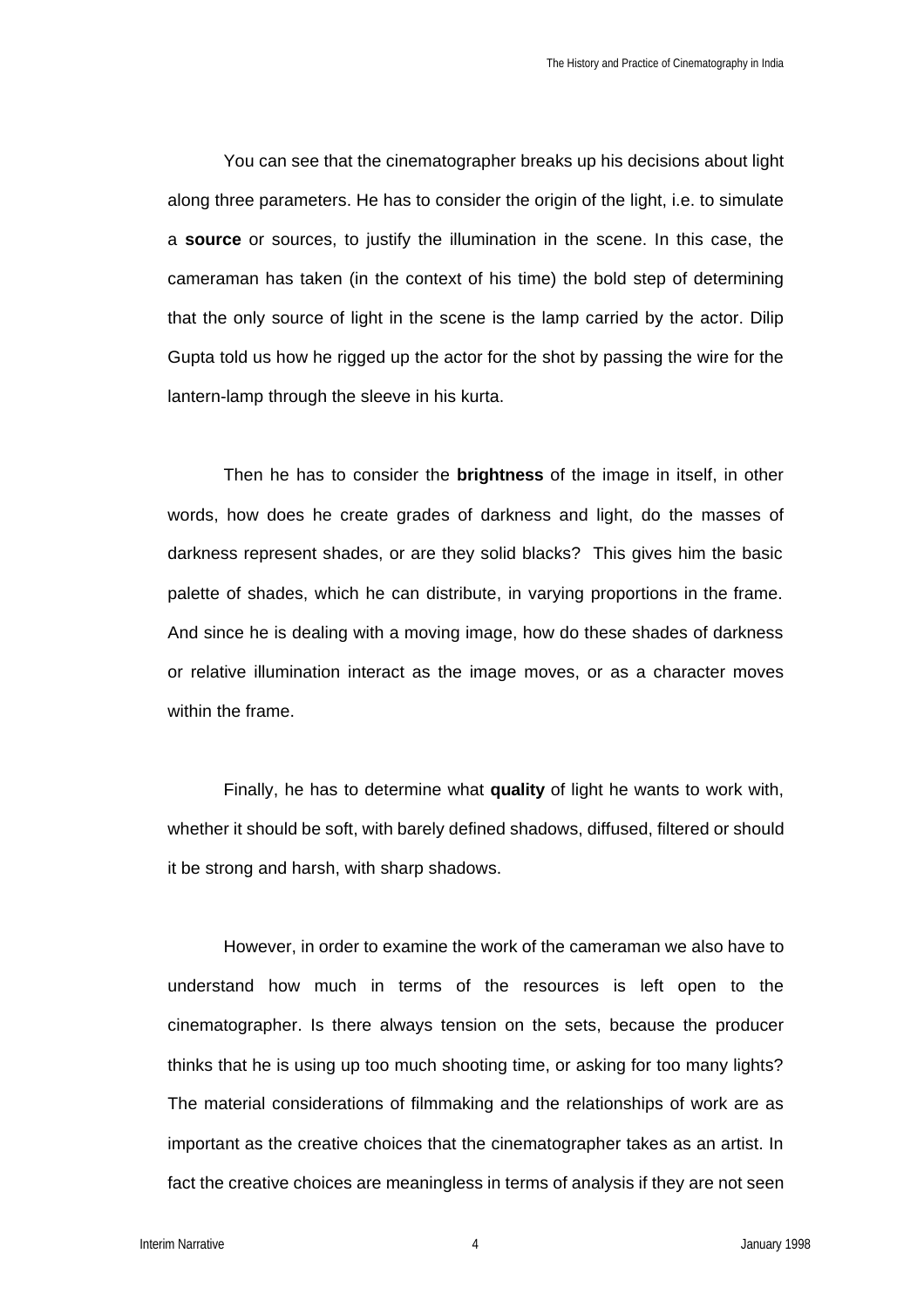against the economics of production and the relationships between the people on the crew. As KK Mahajan said to us "You can't afford to have lights. So what to do? There should be some alternative to do it and you take the alternative and do it." The acceptance of this challenge of material scarcity made it possible for KK to shoot *Bhuvan Shome* entirely without lights. And when Mrinal Sen wanted a close up inside a room, they finally ended up removing the roof to let in light and then relaying the tiles when the shoot got over.

Every film contains within itself a story of the play of various elements – aesthetic, directorial and economic, and parallel to this, a negotiation between the cameraman and these various elements, to create the scene.

Let us call these two processes – **convergence and negotiation**.

The things that converge to make the image within the frame are : light, money, time, the production system, skills, experience, creative inputs of the cameraman, the art director, the scenarist and the director, and the labours of myriad other technicians. All these can be traced out speculatively. Looking at early cinema we can try and build up a set of possibilities that may have contributed to the look of a particular sequence, or the lighting design of a particular film. We are aided in this by the film stills, publicity material and production stills that are available, and stray comments in film journals of that time. For example: Talking about *"Watan"* (Dir.-Mehboob, Cam.- Faredoon Irani) in FilmIndia of February 1938, the only film journal of its time, the reviewer says about the camerawork, "In places too beautiful for words…the picture is practically the cameraman's show. His personality and excellence are stamped on it from the first foot to the last one." Thus we can, in the near total absence of the films themselves, attempt only partial reconstruction of what a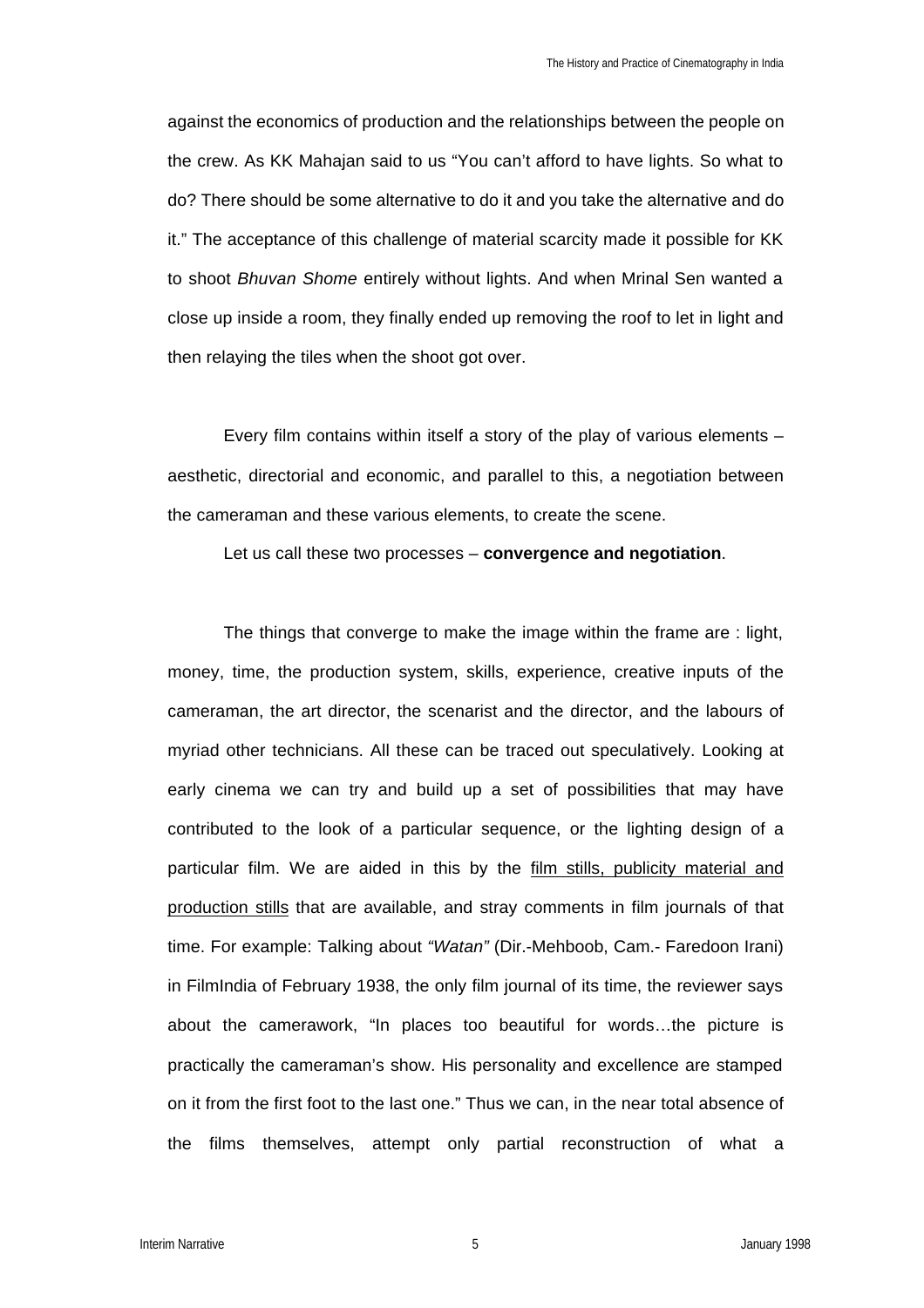cinematographic practice might have been. Here the task of retrospective analysis is paramount.

When we do get a chance to speak to a cinematographer it becomes possible to locate a series of relationships between the convergences within the frame that are visible and the cameraman's negotiations with the elements that made that set of convergences come about.

Let me give you a few specific instances of how our interpretations had to be corrected by our interviewee's testimonies.

We were curious as to why from the 1940's onwards depth of field photography, pioneered by Gregg Tolland in Hollywood especially in the case of *'Citizen Kane'* found little or no place in cinema practice in India. *(Depth of field photography is that in which objects both at the foreground and the distant background remain in sharp focus as a result of the stopping down of the lens aperture, which allows a narrow and sharp beam of light to act on the film plane)*

This lack of depth of field photography in the forties and fifties cinema has on occasion been identified with a search for a representational aesthetic derived from folk theatre and indigenous pictorial conventions. We asked many veteran cinematographers about this relation between the absence of depth of field and a non-cinematic pictorial context.

Jaywant Pathare, an important commercial film cameraman of the sixties and seventies who shot thirty-six films with Hrishikesh Mukherjee including *Anuradha* and *Anand*, spoke of the attempt by the unit on one of the early Raj Kapoor films to achieve depth of field. The cameraman had just seen '*Citizen*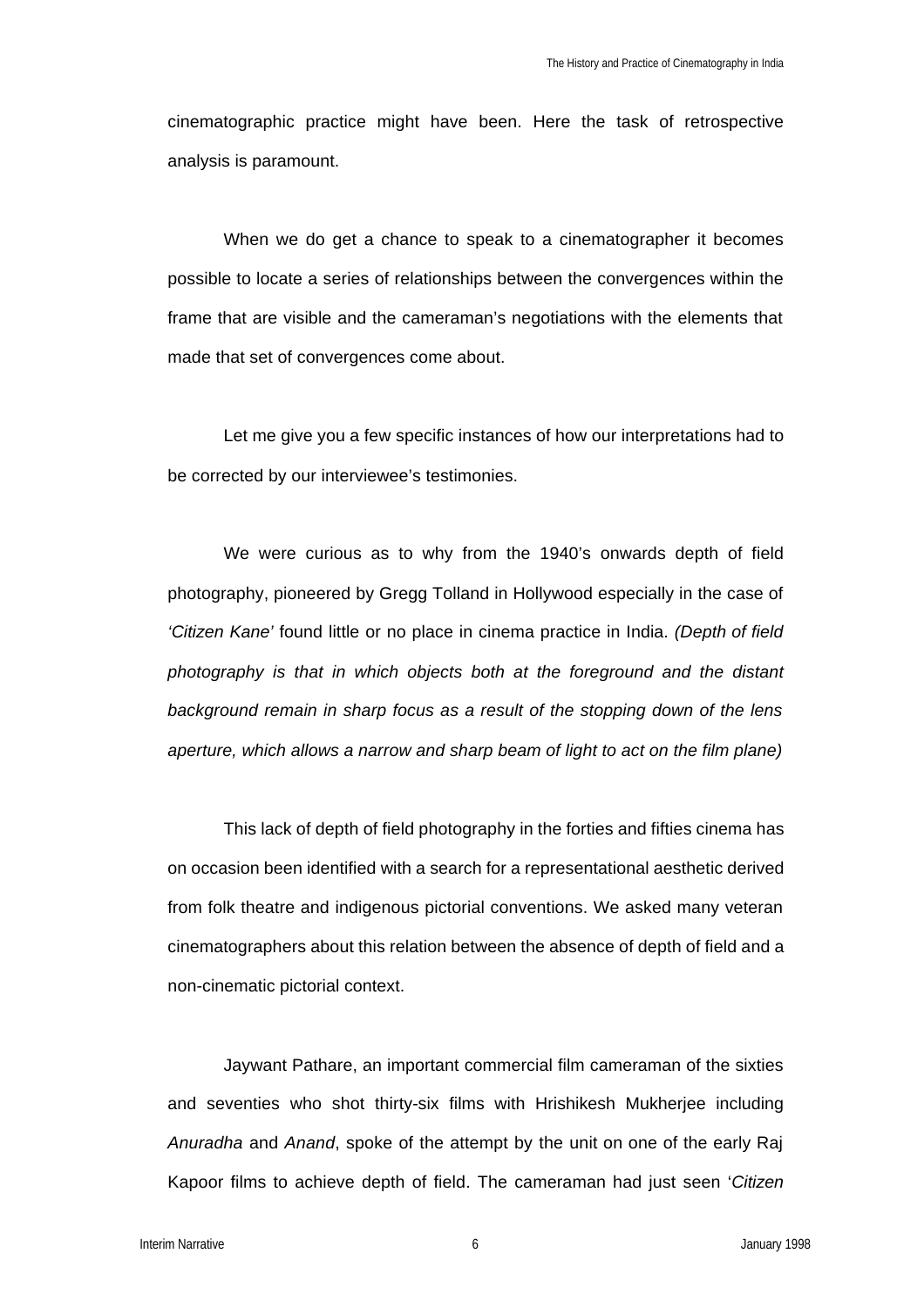*Kane*' and they wanted to shoot an entire scene involving Lalita Pawar and Raj Kapoor on an aperture setting of 8 f stop, so as to achieve high depth of field. This meant the usage of a great number of huge lights. The sheer amount of electricity consumed by the lights translated into a hefty bill for the producers. Also, the acute discomfort of the stars in having to work in the heat generated by the lights (in a non air conditioned studio) meant that the ambitious plan of shooting at 8 f stop had to be shelved halfway.

Perhaps a certain innate feeling for pictorial conventions that did not employ linear perspective had something to do with this – about this we can at best speculate. But we know for certain that wattage, electricity bills, and work conditions had a great deal to do with it as well. The producer's anxiety about mounting costs and sweating stars played an equal role in the avoidance of one cinematographic aesthetic and the cultivation of another!

Similarly, in the early colour films, especially in large song and dance numbers, one can detect differences in the face hues of the stars and the back up dancers. We had wondered whether this was due to a deliberate attempt at creating a sort of formal separation between stars and extras in the grading of the prints in the laboratory. The late Mr. Krishnan, who headed Kodak India's film department for decades, and was known affectionately as 'Kodak Krishnan' by generations of cinematographers, gave us the real explanation for this seemingly odd practice.

"…This used to happen because not enough money was spent on make up, the stars had good make up kits, and the extras cheap stuff. Because of the overlaps and dips in the spectral sensitivity curve of the films, certain colours could not reproduce. In the lab you could colour correct the faces either for the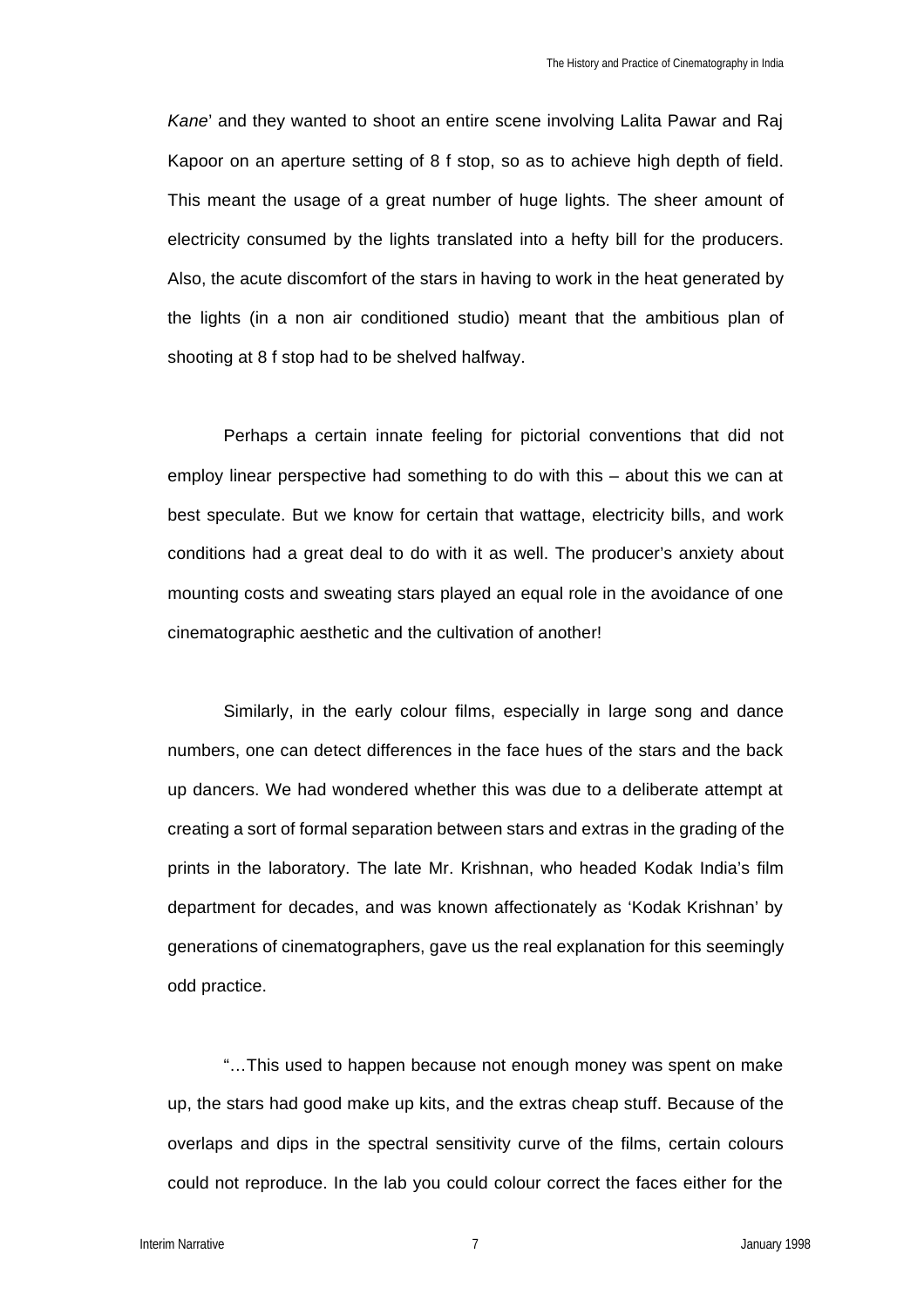expensive make up, or for the cheap stuff, which would register differently in terms of colour. Invariably, in the printing, the cameraman would grade the print for the star's skin tone, so whenever he/she appears with the extras, the other faces took on an unusual, even picturesque magenta hue. This feature occurred accidentally to begin with, and because no one wanted to spend money on details, as a result it was the cameraman's work that suffered, but no one really cared, least of all those who made money from films. "

To give another example. You must all be familiar with the *Mera Bharat Mahaan* ads that featured running sportspeople. You would have noticed that all the sports stars are running in slow motion. We asked Mr. R. M. Rao, the cameraman for the ad, about the aesthetic brief that gave rise to the decision to use slow motion. Mr. Rao replied "… there was no brief that led to slow motion. Actually, one of the sportsmen, whom we were shooting on the beach in Madras gave us very little time to shoot with him as he was getting late for an appointment with his milkman, and he would keep rushing the takes. When we saw the rushes, we discovered that he was running much too hurriedly, as if he was running without any purpose. So from then on, we decided to shoot everybody in slow motion. There is no other reason why you see slow motion in that ad."

The usage of slow motion here is a result of a negotiation between time constraints and the production apparatus. Its consistent use makes it seem as if it were a preconceived stylistic decision.

But this is possible for us to say only because we have in this case the facility of checking the elements that converged to make the image, with those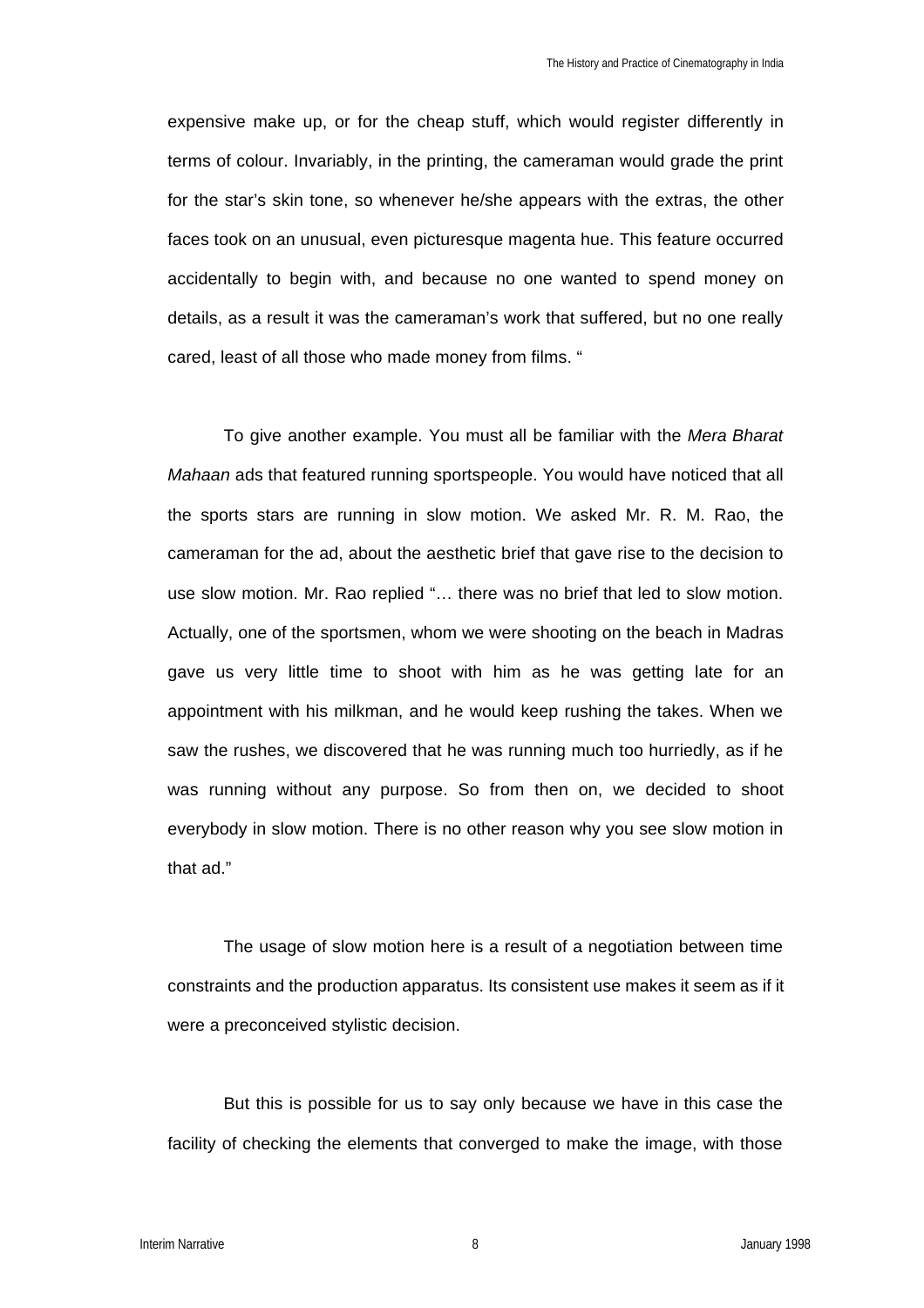who were actively involved. For much of the early period of cinematography in India, we can only rely on speculation for our arguments and conclusions.

We would like you to imagine three moments from the cinema of the nineteen thirties. And we say imagine, because, unfortunately their secrets and their images are locked away in fragile archival prints that cannot be reproduced. Here we can only talk about convergence and not negotiation.

1. *Mukti*, 1937 New Theatres Production. Dir: Pramathesh Baruah. Cam : Bimal Roy.

The opening sequence consists of a series of track shots in which the viewer is propelled by the camera through a series of doors, each of which opens as the camera approaches. The camera's movement places the viewer squarely in the centre of a space that it then opens out. It sets the framework for creating an atmosphere in which concerns with individual freedom or '*mukti'* can be played out in the course of the unfolding of the film's narrative.

2. *Amrit Manthan*, 1932 Prabhat Studios Production. Dir: V. Shantaram Cam: K. Dhaibar

The opening sequence begins with a low angle circular track movement in a dungeon with flickering lights and deep shadows. This is cut with a close up of a single menacing eye. You have to imagine a very heavy camera, a very complex lighting pattern that can accommodate the range of perspectives from the extreme close up to the large moving wide angle, and the repeated takes to ensure that the trolleys and the operators work in perfect unison. Yet the drama that the sequence encapsulates within it so effortlessly would have been impossible to bring alive in any other way.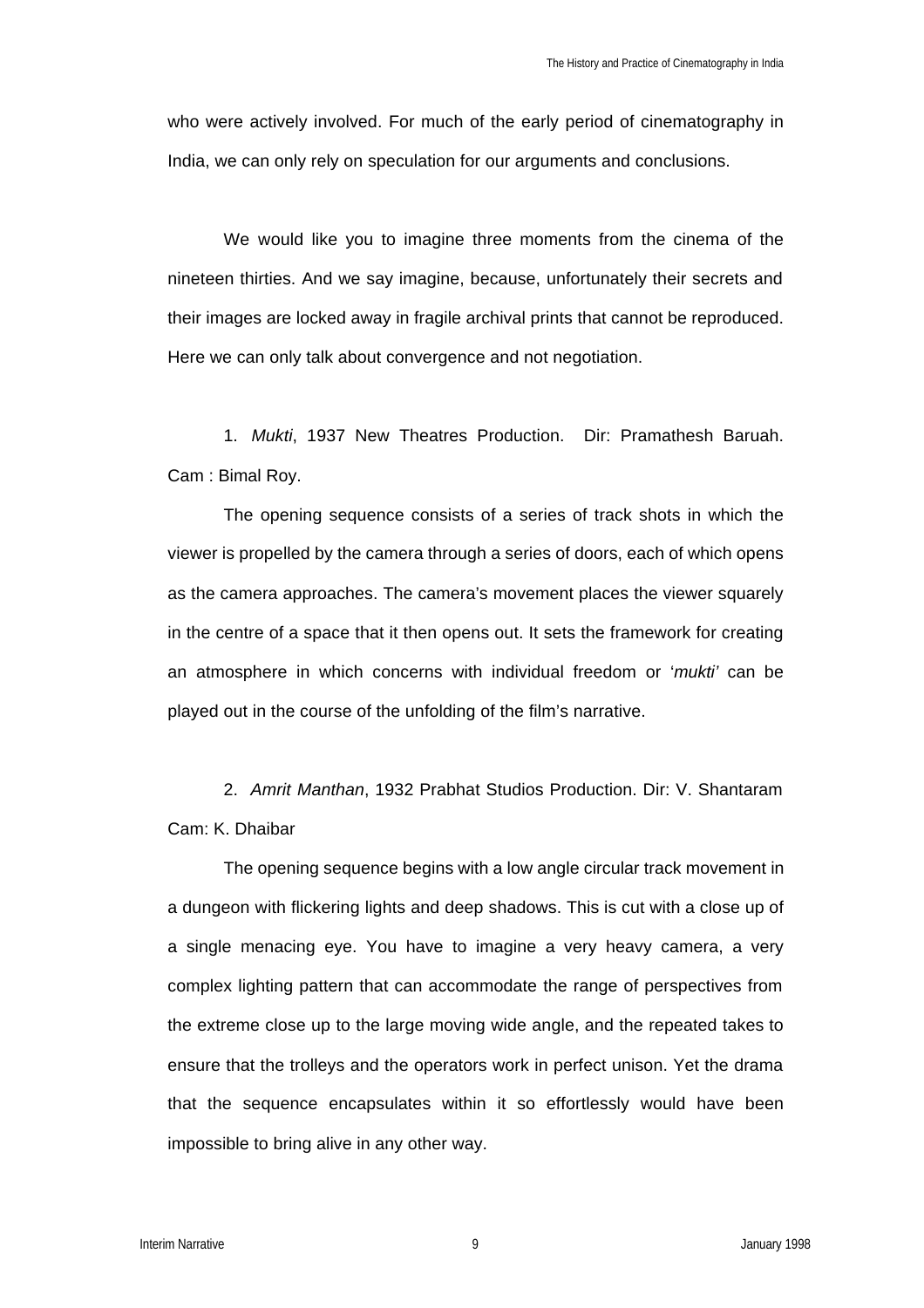#### *3. Duniya na mane*, 1937 Dir : V.Shantaram Cam: V. Avadoot

The first song sequence in the film, sung by the lead actress and a group of children inside a small room, is picturised through a series of circular tracking movements, POV shots, top angle camera movements – all of which dynamise and open out the small space as well as the audience's experience of the moment between the young woman and the group of children. "It does not give us a figure described in a unique moment, but the continuity of the movement describes the figure." (Deleuze, The Movement-Image)

These shots, remarkable even in today's context, clearly underscore the imaginative and creative vitality of cinematographic expressiveness in the cinema of the nineteen thirties. But to talk for a moment of the context in which they were taken- slow film stock requiring the usage of large arc lamps, large Mitchell cameras that become enormously heavy when blimped to keep them quiet, and because of parallax problems it was not possible to see parts of the shot during execution, exposure reading primarily by the eye etc.

All we have from this epoch are a few dull and fading prints in the archives. These prints cannot be handled, or copied, because there is no money to restore them, reproduce them on an accessible format like video, or make prints. Thus for all practical purposes these films are invisible. And as for the silent cinema – virtually the entire corpus of film has disintegrated. Similarly, the large majority of early documentary cinematography produced by the Films Division has degenerated. The most modern of all the arts also recedes into history and then into myth, into cans full of footage that slowly turn into jelly and into fine powder, in a sense at the fastest pace. And an archaeology of the cinematic image in India, which is what we have set about to attempt, is from the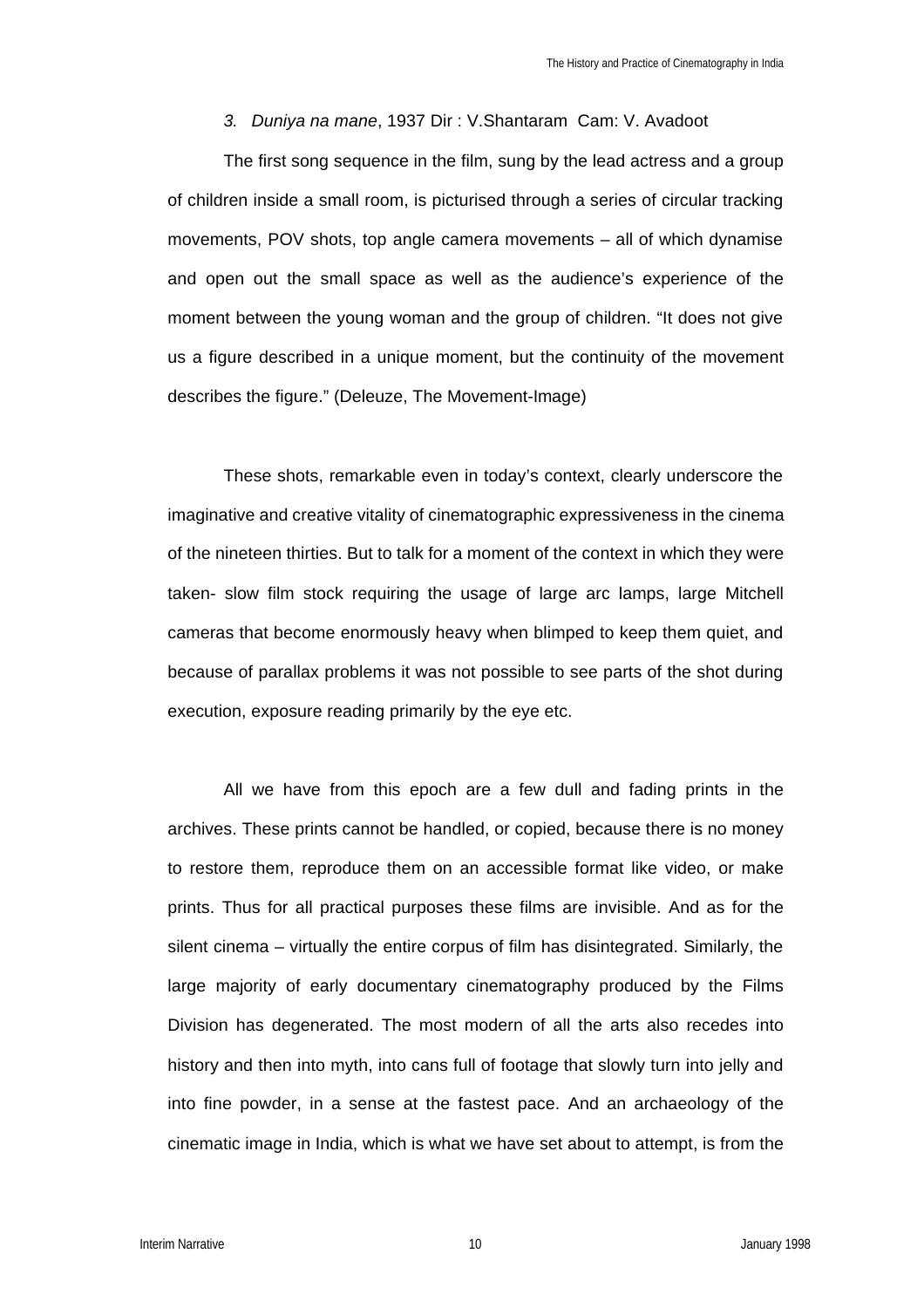very beginning something like a walk through a lost and forgotten landscape, with a map full of holes and marked by fading signs.

It is this reality that prompts a master like Subrata Mitra who shot the first ten films of Satyajit Ray, to say, "…I am considered to be a good cameraman. But, if someone from this generation (ours) does not agree, he would be quite right. Because you will not find a print of any of my films that would prove that I am even a mediocre cameraman. It is relevant to mention here that I have seen prints of my films without any middle tones at all, which gives an impression that these films were shot not with photographic film, but with sound negative."

When we went to the Film Centre laboratory in Bombay, one of our primary objectives was to talk to the person who had helped Mr. Mitra grade his first colour film *Kanchenjunga*. Now, we knew that Mitra was a meticulous craftsman in the laboratory, and it was quite exciting to think that we could talk to the grader. In the lab we were told that this gentleman had died. And with him had passed the eyewitness account of the grading process. The entire negative of *Kanchenjunga* is now completely destroyed. And the positive print that exists is so discoloured that no sense of the original work can be retrieved from it. And Mr. Mitra says when asked about the film and his use of colour, "what is left of *Kanchenjunga* for me to talk about? What you see is only a counterfeit coin".

#### **SECTION 2**

Let us now look at how the cinematographer approaches his creative process.

### Frame:

**A frame is the determination of a closed system which includes everything that is present in the image – the landscape or the geography of**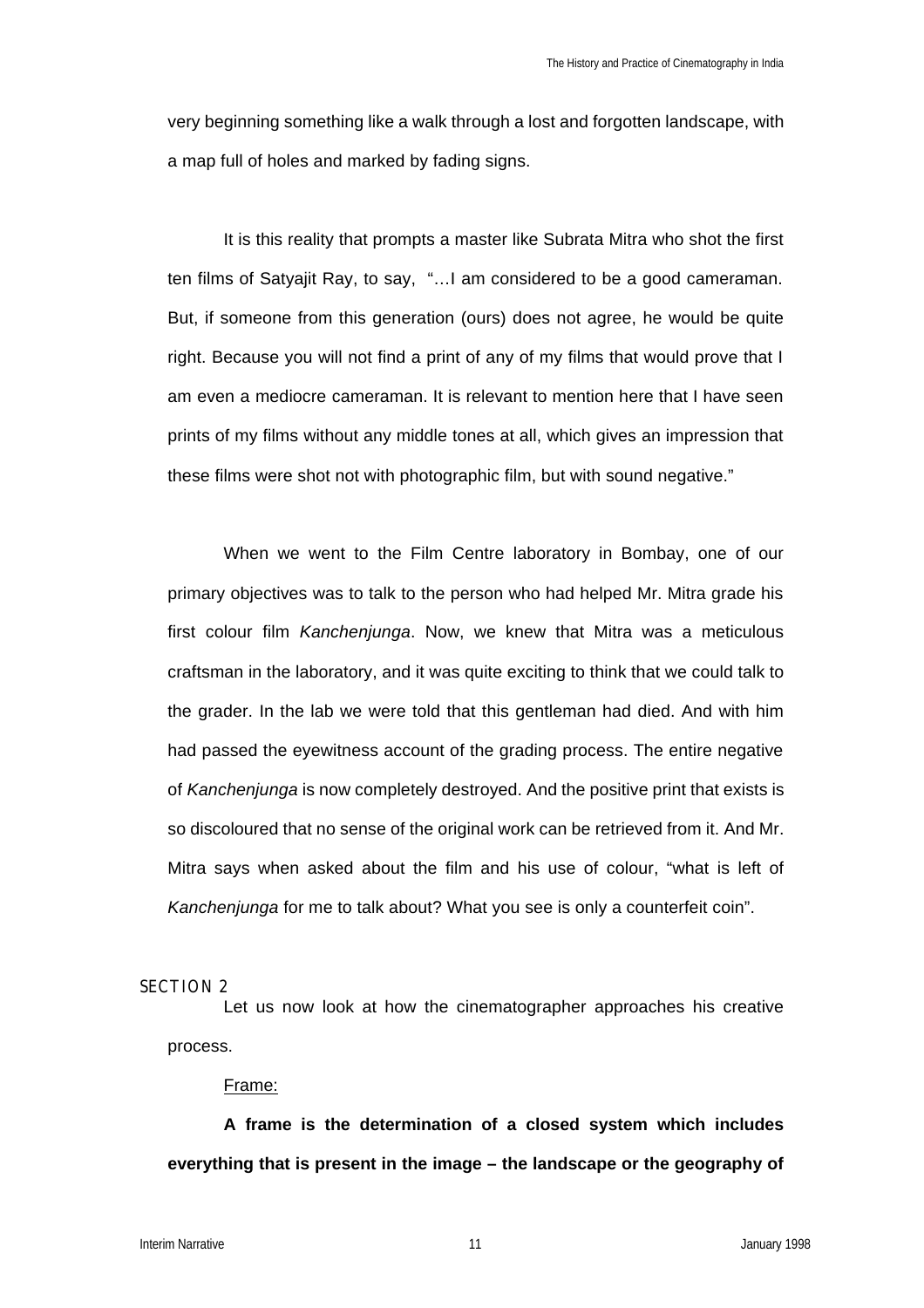**the space, the objects or props, the characters.** In the creative process of making this frame, the cameraman enters from different points. His method of lighting reflects the closed system that he is creating. Dilip Gupta for example would always begin by lighting the characters. The rest of the scene would follow. So did Jaywant Pathare. People like Mahajan and Subrata Mitra light for the entire frame. The objects, actors and geographical space are given equal weight. On the other hand Jal Mistry in *Naseeb* for example lit up the whole set. That is, he lit up the actors and the props. The frame followed. [EXCERPT: Naseeb]

All this however is not done only out of the individual cameraman's choice. The directors' demands, or lack of them, are critical. While Subrata Mitra created new lights to tackle Ray's demands for more camera movement on *Charulata*, KK Mahajan who besides his art cinema work has shot 21 films with Basu Chatterjee, 4 films with the Sippys, with Raj Tilak, with Subhash Ghai and countless others, says that the problem in working with commercial directors is that they make no demands. They say – Night scene or Day, Interior scene or Exterior and care for little else that follows.

In advertising on the other hand, the challenges and scope for originality have decreased. RM Rao, responsible for most of the ads that we have seen when younger, especially the famous Liril ad, points out "Earlier we had time and scope to try out things. Now, ever since the easy access to the VHS tape, we are given international ads to copy or recreate. While the work is now more polished and glossy, it is also a lot less original."

What we turn your attention to now is a delineation of different cinematographic approaches that are discerned by us.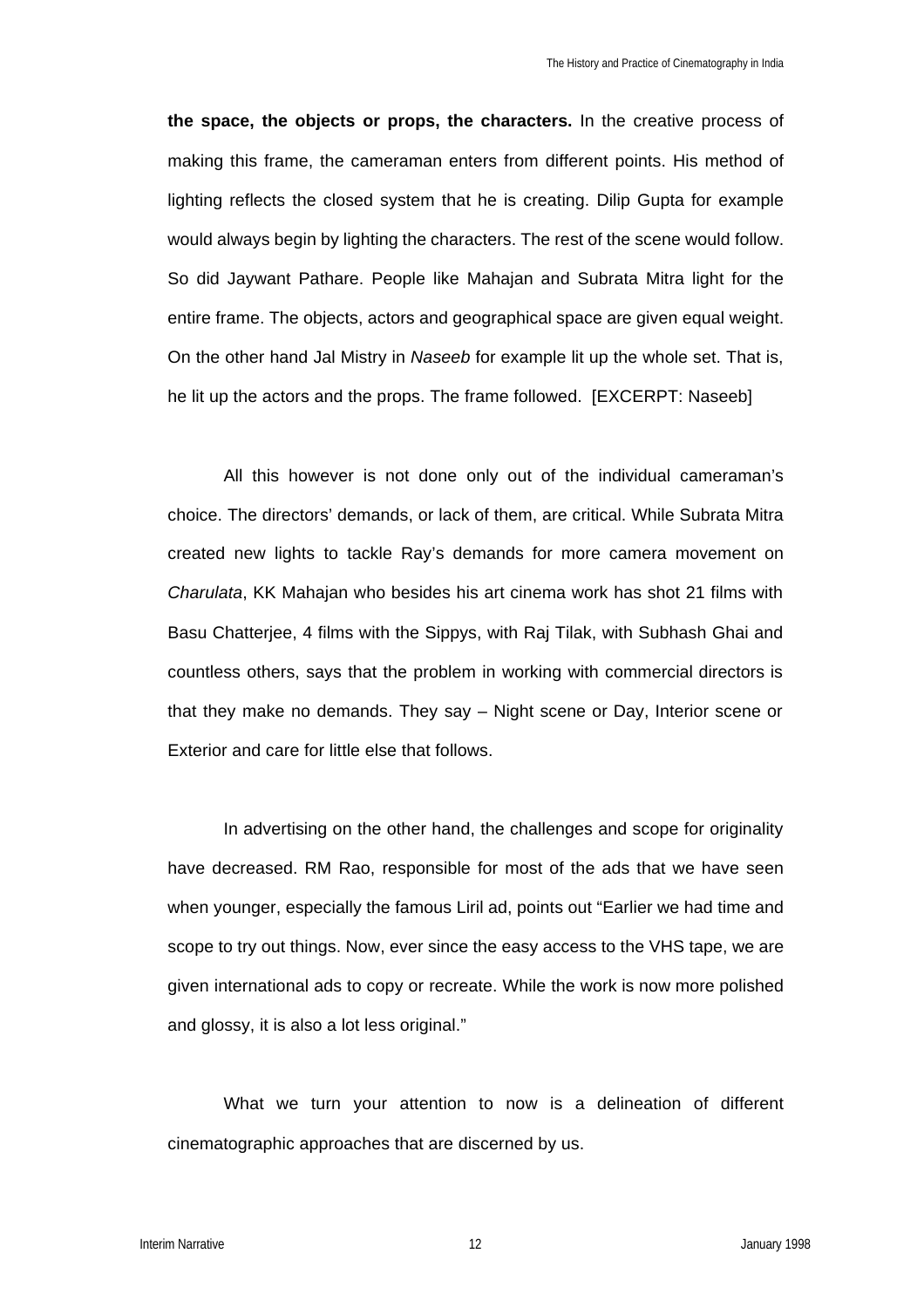EXCERPT– Sahib Bibi aur Ghulam : Cam.- VK Murthy : **Creation of Icons – of beauty and desire**.

In this sequence, the whole energy is directed in the revelation of the face. This is the first time that Meena Kumari's face is being revealed in the film, and the glory of the first look that the character in the film undergoes is the emotion that the cameraman seeks to create in every member of the audience. How does he do this: The centrality of the Close Up. The face which is invested in is the female face. It is the **Idealized face** where all the marks of life are removed. There is a use of heavy diffusion – using materials like nets, stockings, filters, ground glass, vaseline. There is an amazing ingenuity in finding ways of reducing wrinkles and other "blemishes". In fact, Jal Mistry's innovations in this field were popularly known in the industry as Jal ki *jaali*. Long lenses were used for taking the close up as they would flatten the background and put everything else into soft focus so that the face could stand out. Jal Mistry always used a 150 mm lens to shoot the close up of the heroines, where most scenes are being shot at around 28mm-50mm. Strong back and top lighting are used to create a halo.

The eye is very central in the creation of this Close Up. The enigma of the eyes lies in the fact that not only do they see, they are also able to see themselves seeing. It is by focussing on the eye of the icon that we know that they acknowledge our gaze. Apocryphal stories abound all over world cinematography as to how cameramen developed special techniques to highlight the eyes of the heroines. For instance, Jal Mistry was the first man in India to use special pencil lights mounted on the camera to illuminate the eyes and make them shine.

Certain angles were used depending on the shape of the actress's face. Mistry thought Nargis had a papaya face that required foreshortening. Vyjantimala;s CU was shot often from a toppish angle to lengthen what was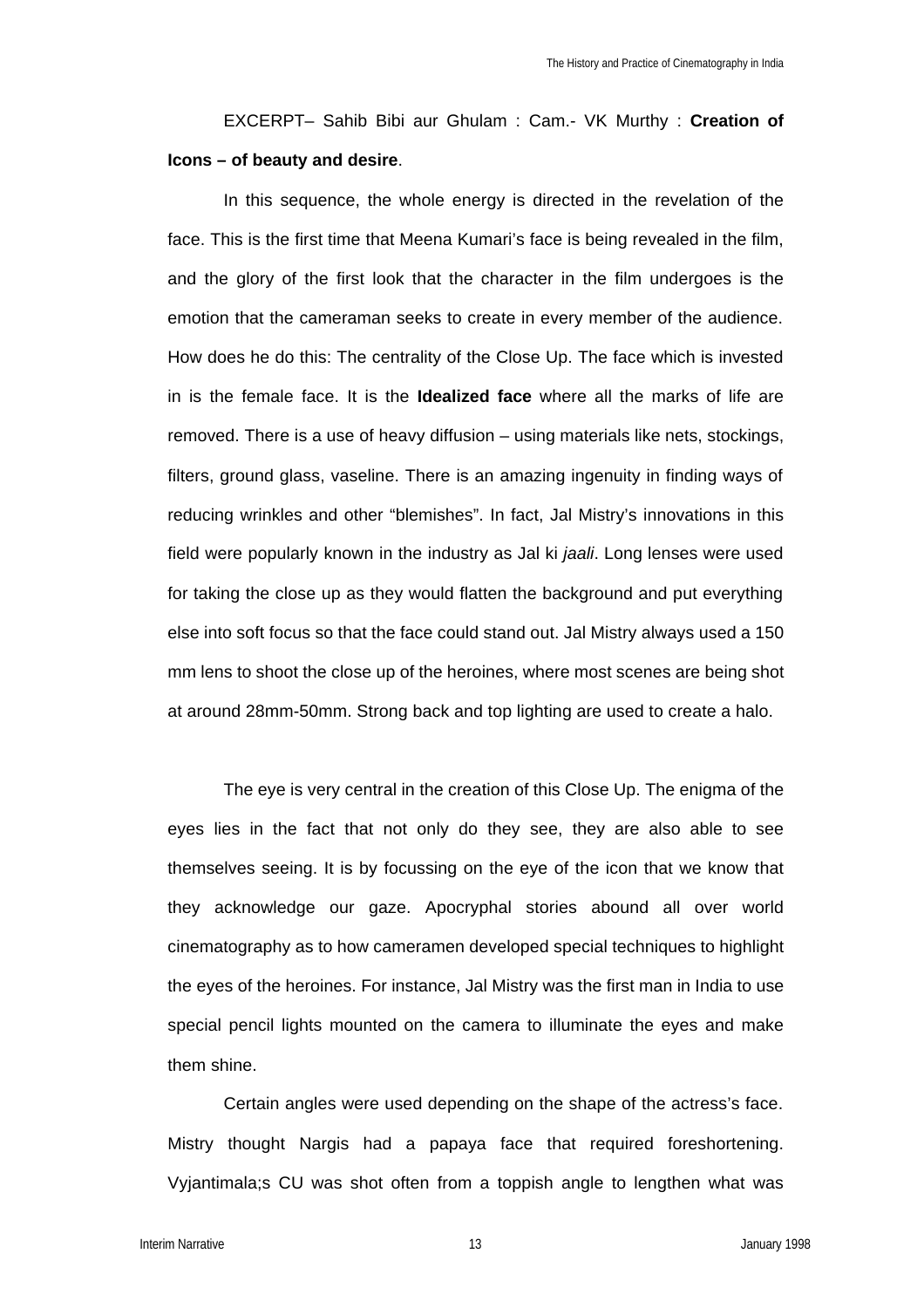considered a broad face. This way of thinking about the face is still the consideration of most mainstream camera practice – In *Rangeela*, for example, shot by WB Rao, Urmila Matondkar will always have a glorious backlight no matter what the location – whether beach in the day or the friend's *jhuggi* at night.

The clipping that we will see now is from the work of Subrata Mitra. Subrata Mitra shot his first feature film at the age of twenty-one, without ever having touched a film camera before. That film was 'Pather Panchali'. Mitra is regarded as a master by cinematographers in India and the world, and his work is acknowledge as an inspiration by cameramen of the stature of Nestor Almendros, K.K. Mahajan, Ashok Mehta as well as younger people like Anup Jotwani, Sunny Joseph and many others working today.

## EXCERPT: Charulata: Cam: Subroto Mitra: **Evocation of a sense of the real through feeling**

If cameramen like Murthy and Jal Mistry specialized in the creation of icons, then Subrata Mitra made a break through in the evocation of reality. But it would be incorrect to call this mere realism, because he observed nature closely to recreate in his work not a slavish reproduction but an evocation of feeling. As Mr. Mitra often told us "It is not enough just to see sunlight in a film, one must be able to feel it as well." *Pather Panchali* shook audiences because of this quality. In the film you can sense the transition in feeling from sunny days to grey cloudy skies, as the mood of the film itself darkens. This was imperceptible, but nevertheless palpable.

In the clip we have just shown you is it would be worthwhile to notice how it manages to evoke the feeling of afternoon ennui in a Calcutta mansion. Here what is remarkable is how the camerawork actually shies away from drawing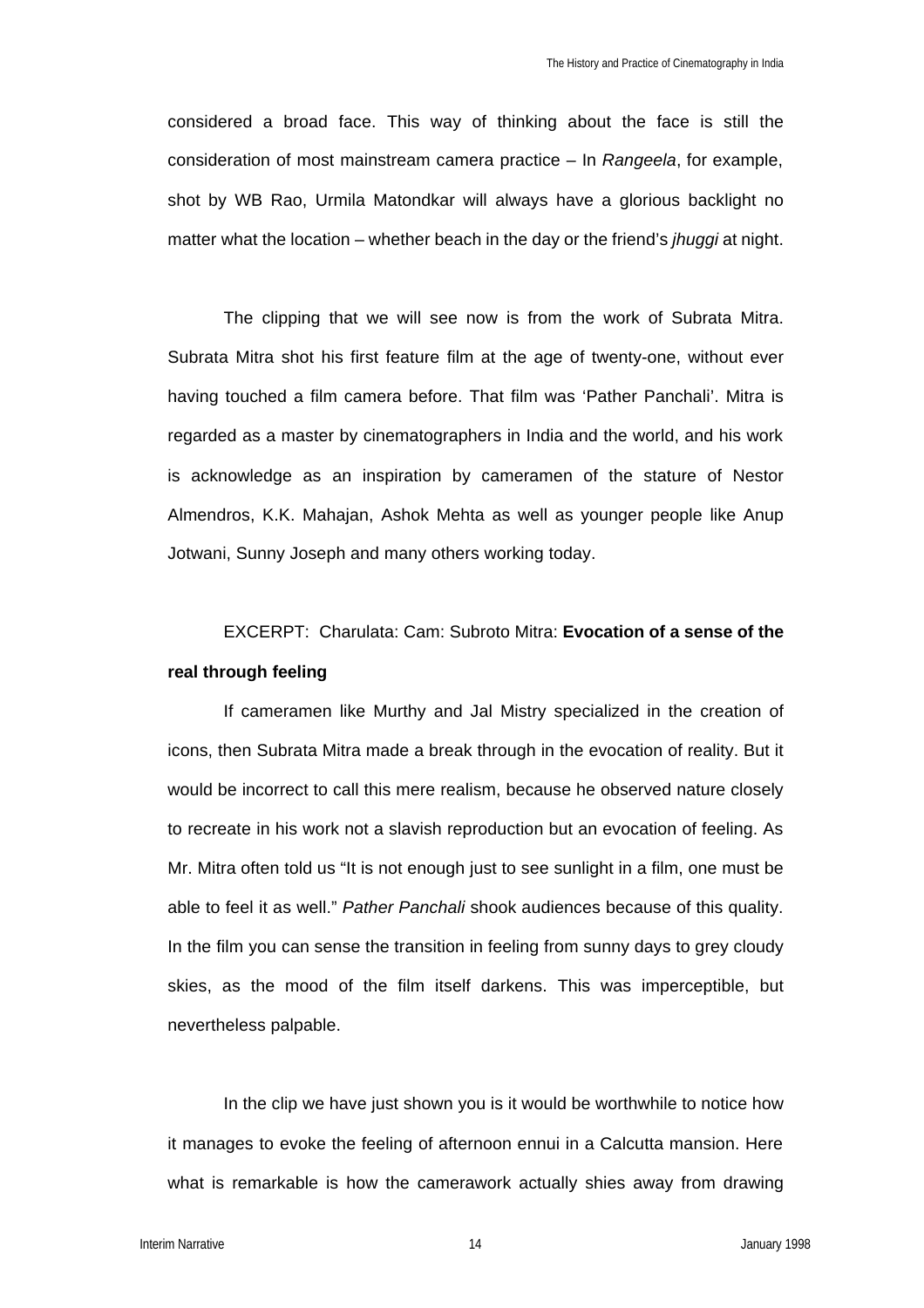attention to itself. But to create this shadowless, diffused feeling of an afternoon interior, and use long tracking shots at the same time was impsossible given the kind of lights available to him in 1964 Calcutta studios. Subrata Mitra had already experimented with bounced lighting from *Aparajito* onwards. (after *Pather Panchali*) But to use the same principles of soft lighting, and reconcile them to the director's demand for extensive camera movements required a new kind of lighting set up. Subrata Mitra's solution was to design what he called the "dabbas" – wooden boxes measuring three feet by two feet, containing thirty household electric bulbs set in banks. The box would be covered with layers of butter paper. In this way he constructed a large source of soft light which could be easily set up on a normal light stand. The quality of light that this was able to generate was so convincing, that his mother who had been born and brought up in the kind of milieu that the film is set in, thought they had shot *Charulata* in a house and not a set. As Subratada however points out, this impression would not have been possible but for the great feeling for detail in Bansi Chandragupta's art direction.

Bansi Chandragupta's name comes up again and again when we talk to cameramen. The slum in *Chakra*, the house in *Swam*i, the fantastic palace in *Goopy Gyne Bagha Byne* and even the urban space of *Calcutta 71*, as well as the bedsit in *36 Chowringhee Lane* are designed by him. In each of these cases the cinematographers said that Chandragupta's work acted as a catalyst for their own imagination and creativity. We tried to locate Chandragupta's notes and drawings, because we wanted to draw on them to reconstruct the planning and execution of several key sequences in cinema history. We were told by K.K. Mahajan that he had personally deposited the entire collection after Chandragupta's death at the Film Institute so that it could be of use and value to students of cinema. Repeated enquiries at the FTII at Pune, have yielded no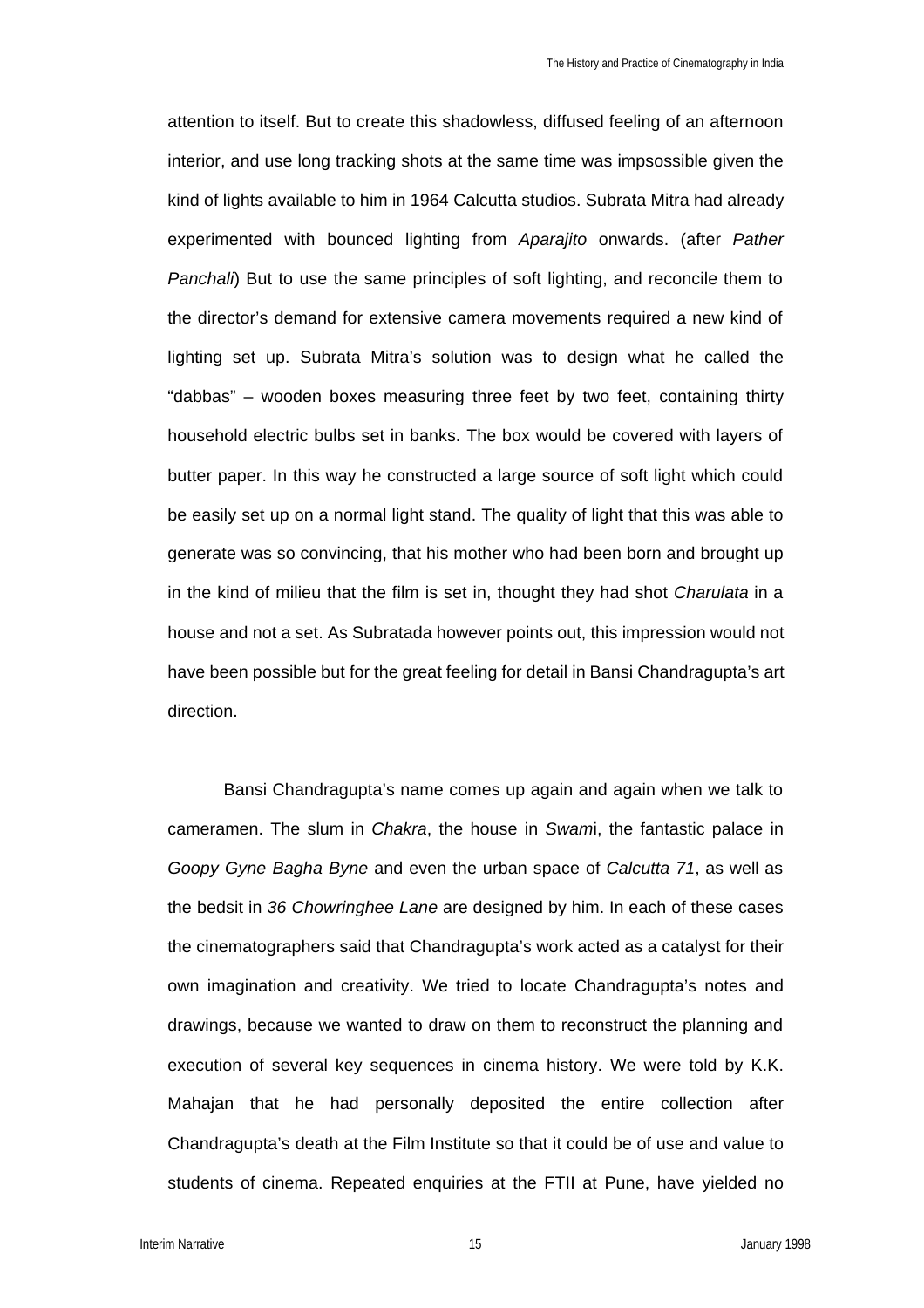results. And we are forced to conclude that this invaluable resource is now lost. It is unfortunate that institutions entrusted with the care and conservation of such precious materials can also be so callous and indifferent to the fate of their holdings.

### EXCERPT : '36 Chowringhee Lane' Cam – Ashok Mehta

Before the setting up of the FTII all cameraman had to work for a number of years as assistants before they could shoot their own films. Ashok Mehta's journey into the profession is unusual in that he rose from the very bottom rung of the studio hierarchy. He began as a canteen boy in a film studio, then worked as a light boy, camera attendant, then as an assistant and finally got to shoot his own films. He brought a fresh eye and an immense flexibility in his approach to lighting. It comes as a surprise to anyone to hear that his work ranges from *Mandi, Utsav, Trikaal, Ram Lakhan*, *Saudagar*, *Khalnayak,* and *Gupt* to *Bandit Queen*. In his work it is possible to see an innovative fusion of many kinds of cinematographic influences. In future interactions with him we plan to uncover these traces.

One of the most enlightening encounters that we have had in the course of our research has been with Mr. K. K. Mahajan. KK's work is foremost in claiming for the camera an unprecedented **expressive freedom and vitality.** One of the early graduates of the FTII, he was exposed to the work of the French New Wave and was greatly inspired by the risks being taken by the young cameramen in films like '*Breathless', 'Masculin Feminin" 'Jules et Jim*' etc. In these films the actors were often allowed to go dark, things burnt in the background, handheld camera was used.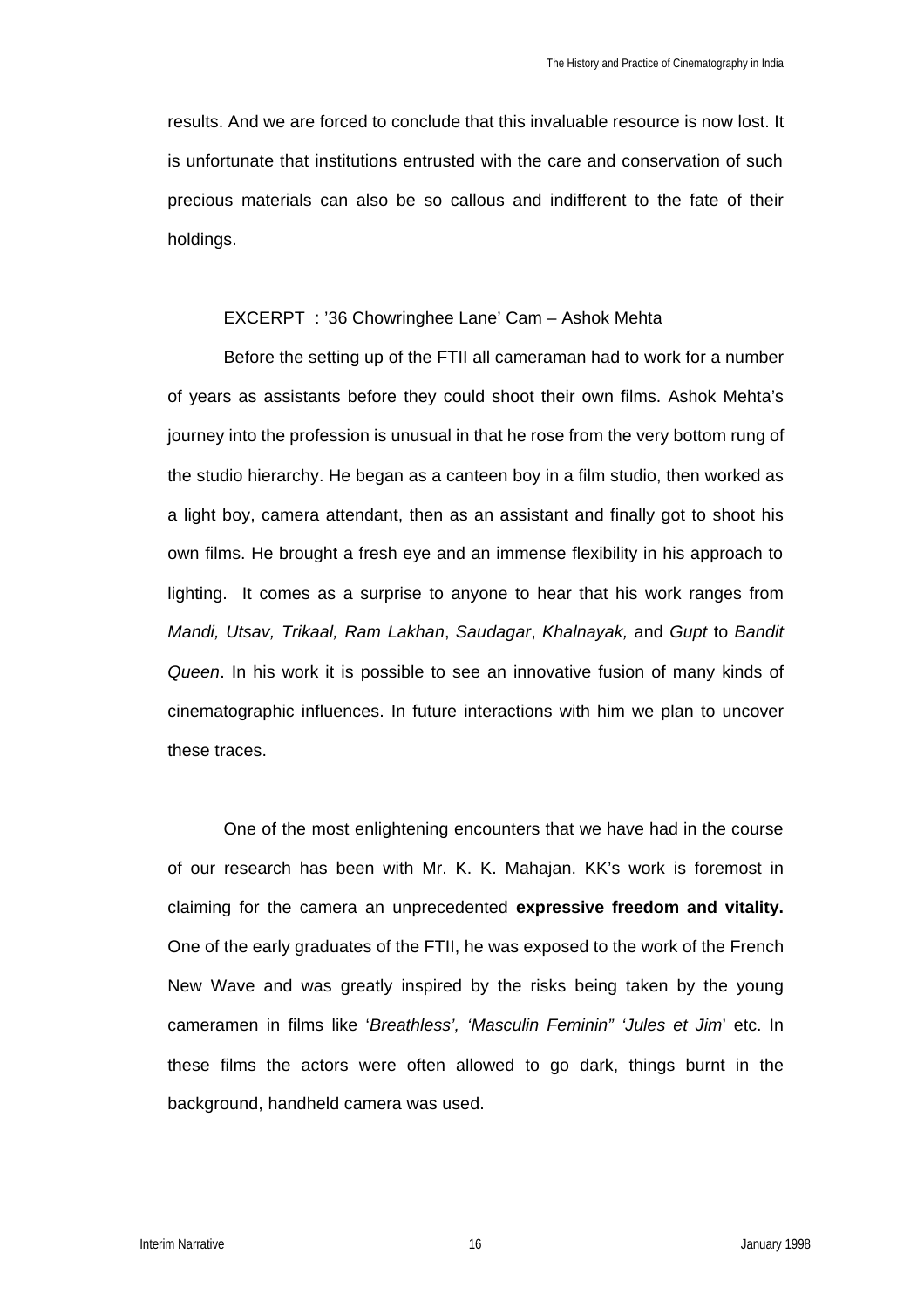His first film was with Mrinal Sen in1968 '*Bhuvan Shome'*. Not long before this Mrinal Sen after seeing the French New Wave had commented that he would like to make a film which would physically look youthful and at the same time make a serious socio-economic point. Achieving this youthfulness demanded tremendous cinematographic application and exploration. KK joined Mrinal Sen for *Bhuvan Shome* and they made 12 films together.

KK's work – whether it is the sharp intensities of the Calcutta Trilogy for Mrinal Sen, or the stretching of the possibilities of the ORWO stock in *Uski Roti* to recreate the Punjab of Amrita Shergil paintings, or shooting *Mayadarpan* with the director explicitly demanding desaturated colours and no blue – all this shows an incredibly experimental approach where risks are always being taken to achieve new results. This is the kind of approach that you see also realised in a film like '*Amma Ariyan*' directed by John Abraham and shot by Venu.

## **SECTION 3**

An important concern of the project is an analysis of how technological development has interfaced with cinematographic practice. Without boring you with a barrage of technological details, we would nevertheless leave you with a few ideas. Perhaps the relation between aesthetic evolution and technical improvements is more complex than a simple line of unidirectional and reciprocal progress – with technical improvements, automatically leading to leaps in aesthetics. In fact, if you take the coming of sound into the movies, one can with some justification say that the phenomenal growth of cinematographic language that took place in the silent era was short-circuited by the coming of sound. The movies retreated into studios and into an iconography of theatrical frontality, as the talking element in the talkies became paramount.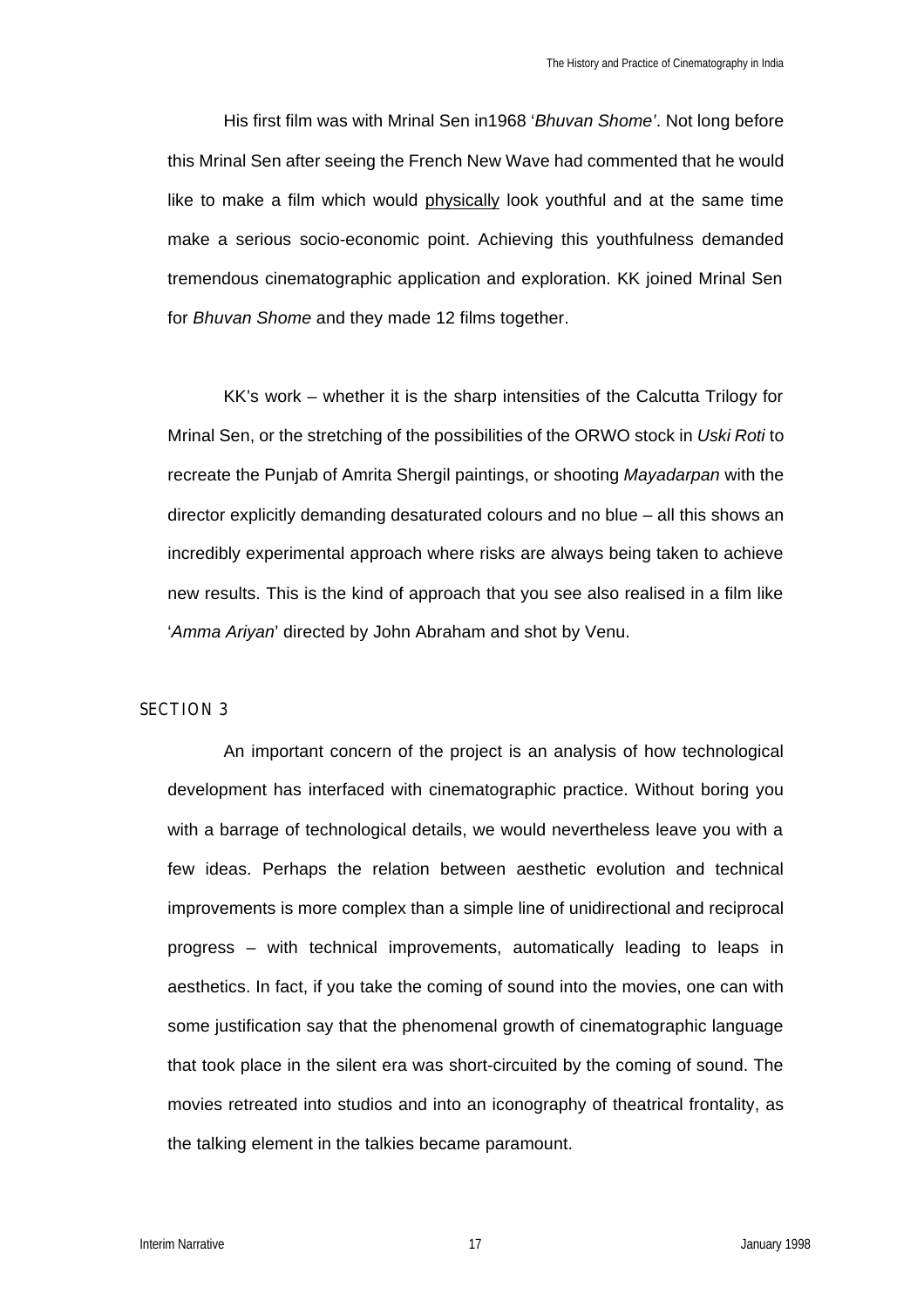Barely had cinematography recovered and found it's place in the sun again, that the arrival of colour forced it back into the studios again. Colour film had far less latitude initially than black and white stock, and a much higher degree of lighting intensity was required to achieve an acceptable exposure density. The fluidity, expressive range and panache of the black and white cinema of the forties, fifties and sixties, gave way to a flattened colour aesthetic that dominated cinematography in India for much of the decades that followed. However, smaller, portable technologies like the combination of the Arriflex 35 mm camera and the Nagra tape recorder liberated cinematography again, and much of the freedom of movement as well as hand held shooting that we see in the early new wave films is attributable at least in part to this. Today, the possibilities of digital technologies and computer aided image making have taken away great deal from the cinematographer's control over his craft, even as they have added a great deal of gloss. The substance of cinematography itself stands threatened as big budget productions come to rely increasingly on an aesthetic dominated by the need to dish out special effects.

We believe that what is represented and the means of representation have a direct relationship. And any study of the cinematographic apparatus makes this quite transparent. If you come into a crowded neighbourhood with all the paraphernalia that goes with an expensive 35mm Panavision camera, the likelihood is that the presence of the equipment and the cameraman will significantly alter the dynamics of the space that is sought to be photographed. This in turn has definite implications on the nature of the aesthetic choices that are subsequently made. Take for instance the film *Bombay* by Mani Ratnam, shot by Rajeev Menon. Here, what is particularly interesting is the way in which the need for a glamorous image, influences the design and execution of interior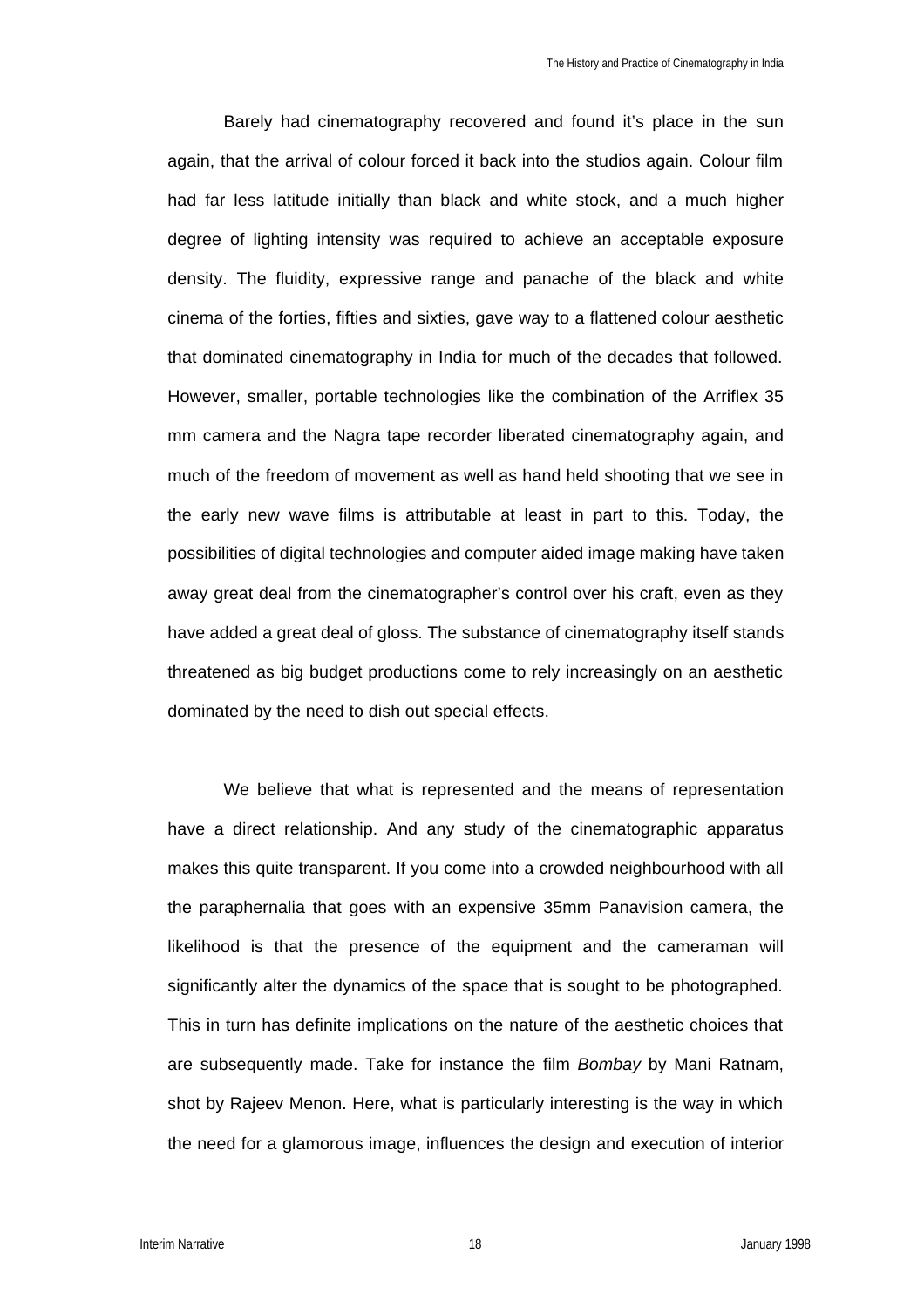shots. A single room unit in a Bombay tenement becomes a backlit haven, where the camera tracks and dollies effortlessly over gleaming antique furniture.

It is as if the scale of the technological apparatus at the disposal of the cameraman dictated the style and substance of the shots themselves. The same phenomenon when observed from the opposite end would suggest, that perhaps there are certain subjects which require the obverse of sophisticated technology and gigantic budgets. Subrata Mitra, looking back on *Pather Panchali* remarked; "Perhaps a film like *Pather Panchali* could not have been made if I had Panavision cameras and Cooke Verotal lenses". In other words, what Subratada is suggesting here is that as a young cameraman, out to do his first feature film, and never having touched a movie camera before: the very simplicity of the means at his disposal enabled him to take a lot of risks, and adopt an approach in which he was constantly pushing himself to work with the image in a way that may well have not been possible if he had to face intimidatingly sophisticated equipment. Thus the very obverse of technological sophistication, and meager resources were the greatest creative assets that he had.

In the course of our research we have realized that it is not possible to treat the cinematographers as mere witnesses to events in cinema history. The quality of time and the interaction with them in the course of the research must rise above the instrumentality of the interview. We need to evolve our relationship with them on the basis of a trust that builds up over prolonged conversations and the sharing of their excitement. This form of interaction precludes an easy catchall compendium of all that there is to know about cinematography as a possible outcome of these encounters. Instead we have to think in terms of initiating a series of monographs that take up different persons, epochs and issues. We would not like this effort to be limited by our own work, but rather see our